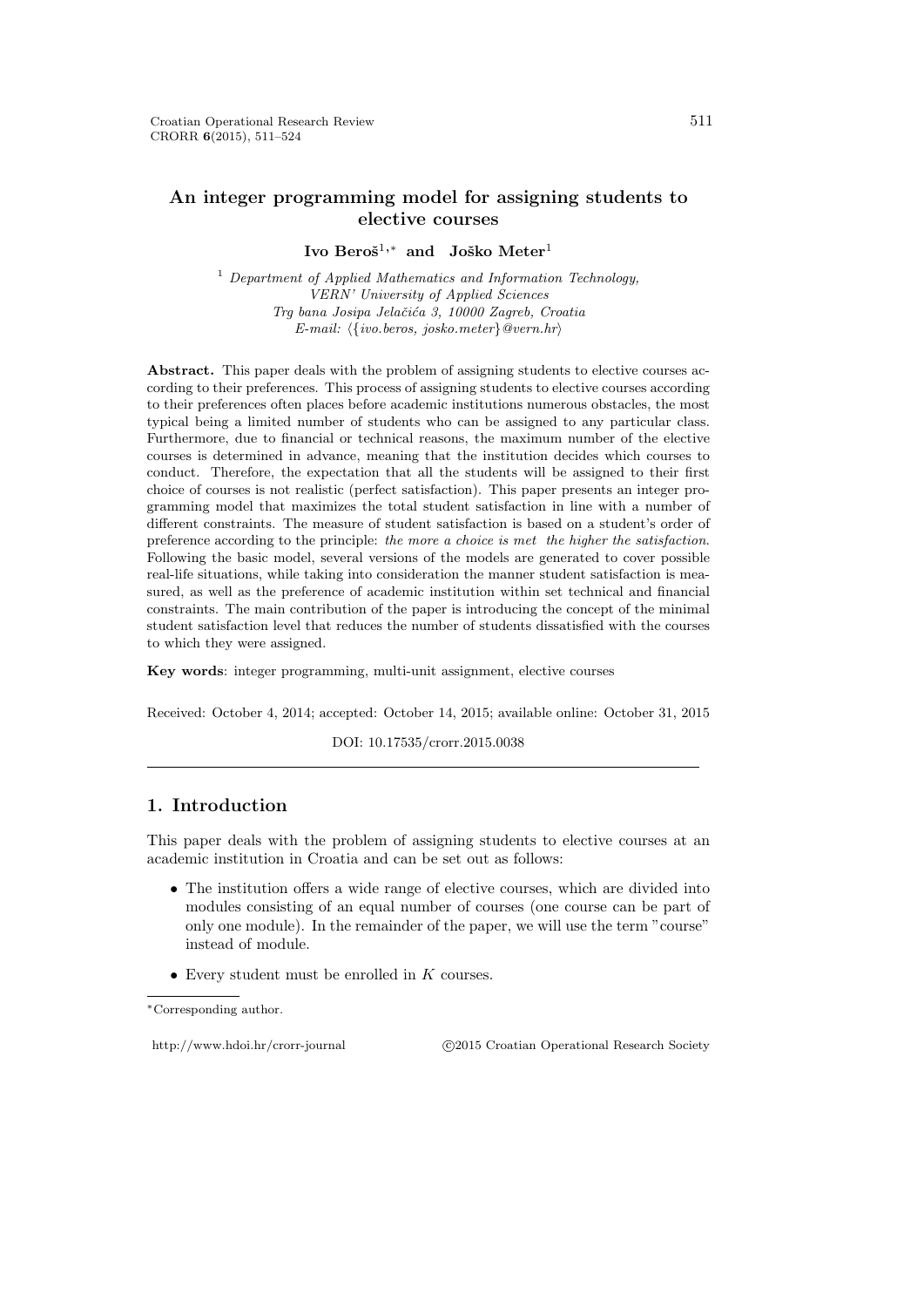### 512 Ivo Beroš and Joško Meter

- The timetable is devised after completion of the assignment process.
- *•* The number of students is relatively small (*<* 200).

Conducting all the possible courses is not feasible due to requirements stemming from an institution's operations. Resolving the question as to which courses will be cancelled means defining an appropriate course elective selection system. Previously, a standard two-round system was used:

- *•* A student selects *K* courses.
- After the selection process, data are collected. The courses are divided into two sets: *C<sup>I</sup>* - courses with an insufficient number of interested students and  $C_S$  - courses with a sufficient number of interested students. All the courses from the set  $C_I$  are eliminated from any further processes.
- All students who selected any of the courses from  $C_I$ , now have to replace previously selected courses from  $C_I$  with the courses from  $C_S$ .

This system has many obstacles: it is time-consuming, the number of students enrolled in courses they did not select in round one is relatively high, and students tend to select popular instead of desired courses, which in turn restricts possibilities of offering elective courses.

The new system consists of the following steps:

- *•* A student selects and ranks *L* preferable courses (*L > K*).
- After the selection process, data are summarized. Based on the solution provided by the integer programming model, students are assigned courses from their list of preferable courses.
- *•* All the students who are not assigned to the *K* of their preferable courses can choose the remaining courses in consent with faculty administration.

In the new system, a student can select additional courses in which they are interested and the probability is smaller that a student is enrolled in less than *K* preferable courses. Integer programming models are constructed in consideration of the students choices as well as an educational institution's operational requirements. The solution to the model is obtained by maximizing total student satisfaction, which depends on the courses in which the student has enrolled. In general, greater student satisfaction is achieved when the students are enrolled in the courses of their first choice. An important constraint in the models is minimal student satisfaction which guarantees, if possible, that a student is assigned to courses that are higher on the list of preferable courses.

The integer programming techniques  $[4, 6, 7, 1]$  (for other techniques see surveys [12, 3]) have been used to develop the models presented in this paper given that the problem is relatively small (number of variables in the model is smaller than 1000). There are many papers that use integer programming to generate efficient solutions for a wide range of university timetable problems [5, 8, 9, 10, 2], but they are primarily concerned with maximizing student satisfaction with the timetable of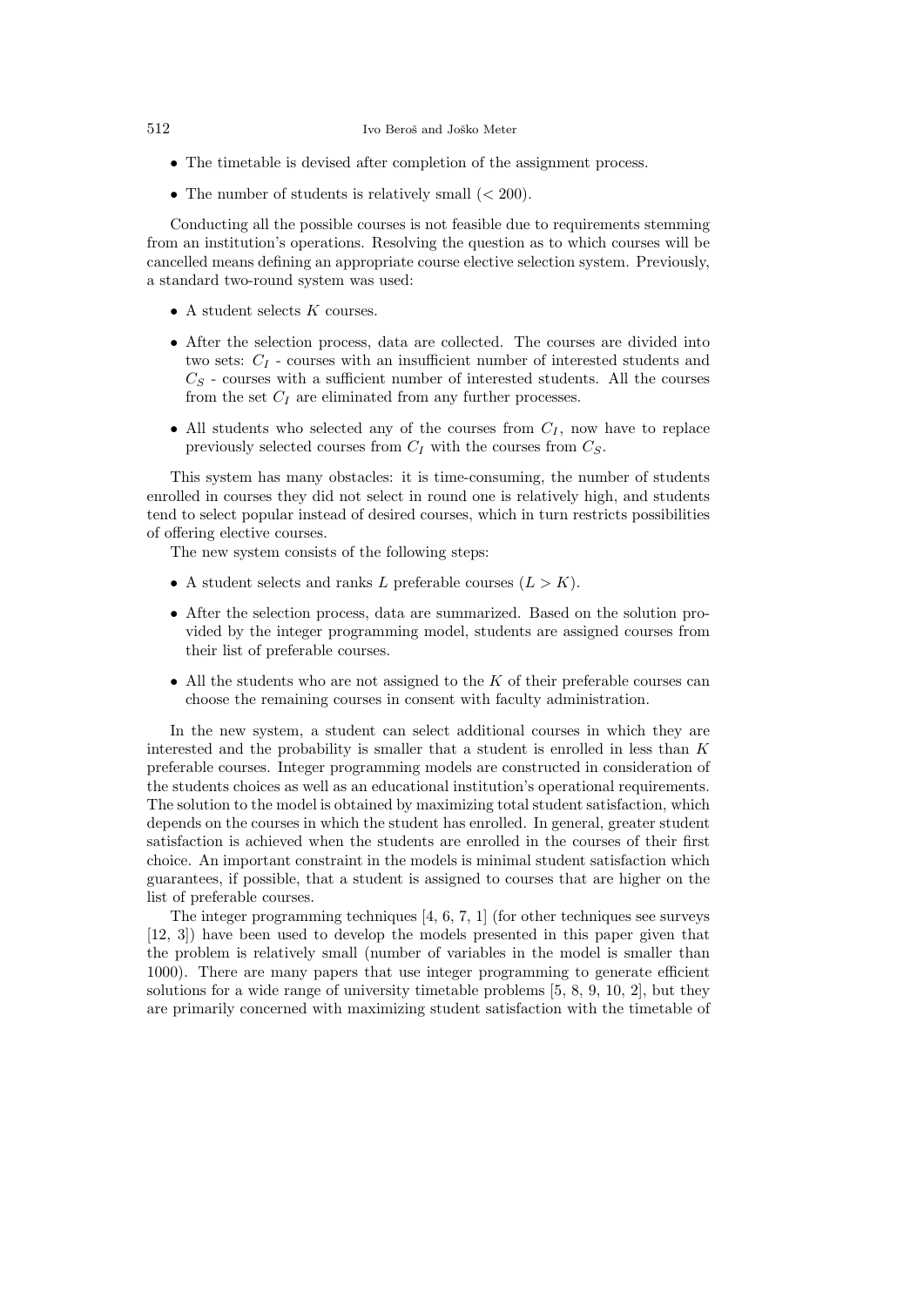elective courses in which they have already enrolled. Instead, we have developed models that take into consideration timetables but assign students to the elective courses based on to their choices as well as an educational institution's operational requirements. A problem, similar to that observed in this paper, is described in [11]. In [11], the authors deal with the problem of assigning elective courses while taking into consideration both student preferences and timetable constraints imposed by the faculty administration. The solution to the problem uses a heuristic approach because the developed integer programming model becomes impractical. Contrary to the model presented in [11], our models do not have timetable constraints, only constraints relating to minimal student satisfaction.

## **2. Assigning Students to Elective Courses**

A one-round electoral system was described in the previous section. The next two subsections describe two types of models that support the electoral system. The first type includes models that presume only one group of students have enrolled into all elective courses. The second type includes models that impose additional constraints, i.e. the courses can be enrolled by either one or more groups of students, or a minimal level of student satisfaction is to be achieved. Finally, Section 3 presents an algorithm for assigning students if the models in Section 2 provide no solution.

## **2.1. The basic model**

We observe that the problem of assigning students to elective courses occurs when students have to enroll in several elective courses. The assigning process has to satisfy conditions stemming from both academic and operational requirements:

- U1 A student can select *L* courses. The courses are referenced as *preferable courses*.
- U2 A student has to rank the preferable courses. After the ranking, maximum weight *L* is given to the first course, weight *L−*1 is given to the second course, and so on. The weights are referenced as a *coefficient of satisfaction*.
- U3 A student will be assigned to *K* courses from the list of *L* preferable courses, where  $K < L$ . The sum of a student's coefficients of satisfaction for the assigned courses is designated as *student satisfaction*.
- U4 For every course there is a maximum number of students that can be enrolled.
- U5 For every course there is also minimum number of students that have to be enrolled.

The measure for goodness of a particular assignment is the total sum of students' satisfaction. For the sake of simplicity, we observe only the case when all the students must be enrolled in the same number of elective courses and when they can choose the same number of preferable courses.

To describe a mathematical model that satisfies conditions U1-U5, let us define parameters and variables presented in the model.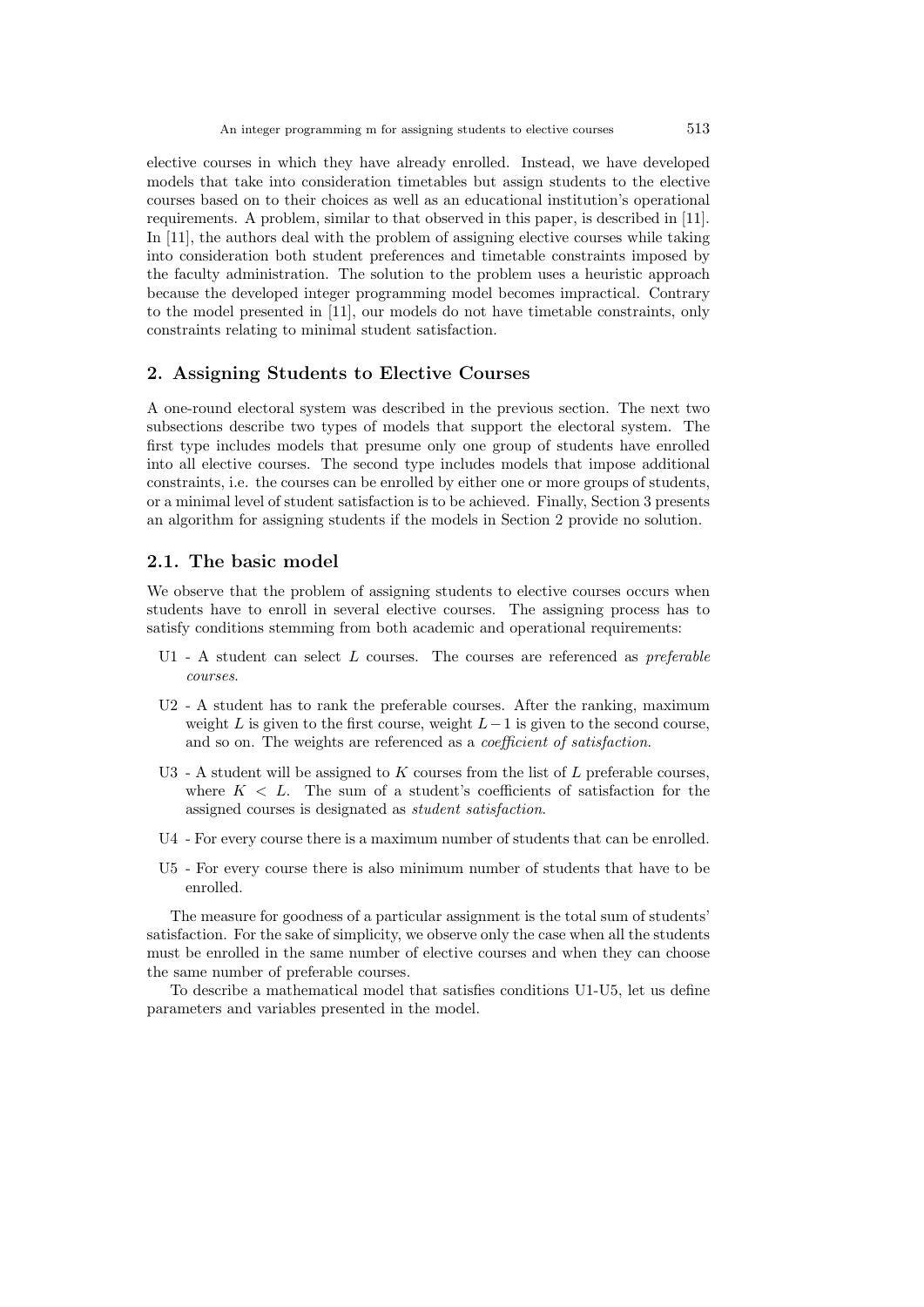**Definition 1.** *The parameters in the mathematical model for assigning students are*

- *• K is the number of courses that student has to be enrolled in.*
- *• L is the number of preferable courses student can select.*
- *Set*  $S = \{S_1, S_2, \ldots, S_M\}$  *is the set of all students. The set S has a total of M elements.*
- *Set*  $P = \{P_1, P_2, \ldots, P_N\}$  *is the set of all offered courses. The set P has a total of N elements.*
- For every course  $P_j$ ,  $j = 1, ..., N$ ,  $MP_j$  denotes the maximum number of *the students that can be enrolled in*  $P_i$ *. Similarly, mP<sub>i</sub> denotes the minimum number of students that can be enrolled in*  $P_i$ .
- *• Parameters aij are indicators of the preferable courses. If student S<sup>i</sup> prefers the course*  $P_j$  *then*  $a_{ij} = 1$ *, otherwise*  $a_{ij} = 0$ *. The definition of*  $a_{ij}$  *ensures that condition U1 is satisfied.*
- Parameters  $c_{ij}$  are the coefficients of satisfaction and denotes which value stu*dent*  $S_i$  *attributes to a course*  $P_j$ *. If the course*  $P_j$  *is not found among the preferable courses of student*  $S_i$ *, then*  $c_{ij} = 0$ *. The definition of*  $c_{ij}$  *ensures that condition U2 is satisfied.*

*Variables in the model are binary variables*  $x_{ij}$ ,  $i = 1, \ldots, M$ ,  $j = 1, \ldots, N$ , which *denote whether student*  $S_i$  *is assigned to the course*  $P_j$   $(x_{ij} = 1)$  *or not*  $(x_{ij} = 0)$ .

All parameters from Definition 1 are known before students select preferable courses  $(K, L, S, P)$  or immediately after  $(a_{ij}, c_{ij})$ .

The next proposition will be used to explain how conditions U3–U5 are mathematically expressed.

**Proposition 1.** *For the parameters and variables in Definition 1, the following statements are valid:*

- *1. The number of courses assigned to student*  $S_i$  *are:*  $\sum_{n=1}^{N}$ *j*=1  $a_{ij}x_{ij}$ .
- 2. *Student satisfaction for student*  $S_i$ :  $\sum_{i=1}^{N}$ *j*=1  $c_{ij}x_{ij}$ .
- *3. The number of students who prefer course*  $P_j$ :  $\sum_{i=1}^{M}$ *i*=1  $a_{ij}$ .
- *4. The number of students assigned to the course*  $P_j$ :  $\sum_{i=1}^{M}$ *i*=1  $a_{ij}x_{ij}$ .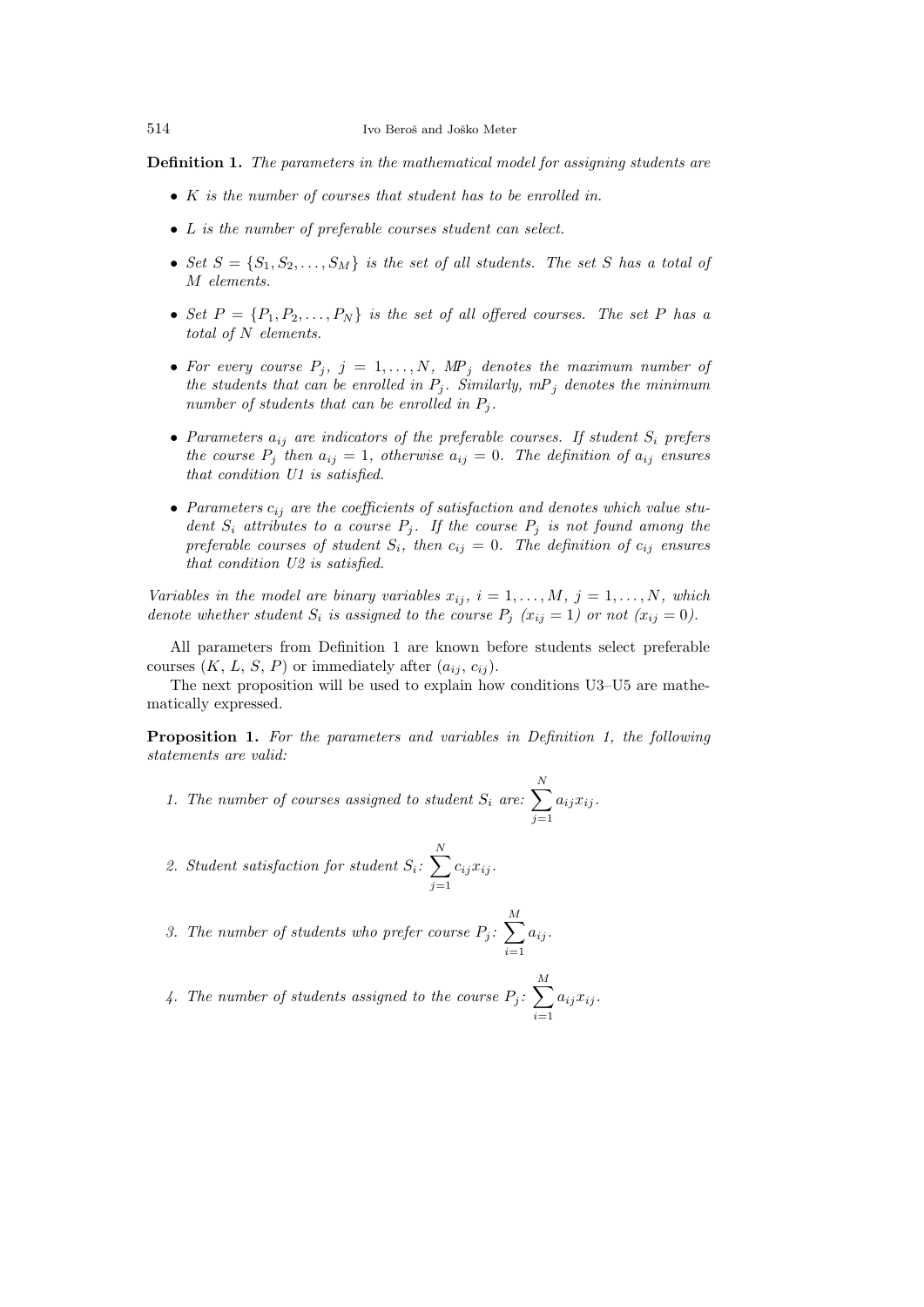*5. The sum of coefficients of satisfaction for all students assigned to the course* ∑ *M*

$$
P_j \colon \sum_{i=1} c_{ij} x_{ij}.
$$

**Proof***.* We will prove only the first statement. From the definition of the variables  $x_{ij}$  it is obvious that the number of courses to which student  $S_i$  assigned is defined by  $\sum_{j=1}^{N} x_{ij}$ . But,  $S_i$  can be assigned only to preferable courses, i.e.  $x_{ij}$  can be 1 only when  $a_{ij}$  is also equal to 1, so we obtain

$$
\sum_{j=1}^{N} x_{ij} = \sum_{j=1, a_{ij}=1}^{N} x_{ij} = \sum_{j=1}^{N} a_{ij} x_{ij}.
$$

From Proposition 1, the condition U3 can be expressed as

$$
\sum_{j=1}^{N} a_{ij} x_{ij} = K, \quad i = 1, ..., M.
$$
 (1)

Unfortunately, condition U3 in a real situation can be impracticable because there is a possibility that a student chooses at least  $L - K + 1$  courses where the number of interested students is smaller than the minimal number of students that must be enrolled in the course.Hence, condition U3 is replaced by

U3' - A student will be assigned to no more than *K* courses from the list of preferable courses, which can be expressed as

$$
\sum_{j=1}^{N} a_{ij} x_{ij} \le K, \quad i = 1, ..., M.
$$
 (2)

In practice, it means that students who are not assigned to *K* courses from the list of preferable courses will be assigned to another course after meeting with the faculty administration.

Similarly, we consider conditions U4 and U5. From Proposition 1, it follows that condition U4 is given by

$$
\sum_{i=1}^{M} a_{ij} x_{ij} \le M P_j, \quad j = 1, ..., N,
$$
\n(3)

and the condition U5 is given by

$$
\sum_{i=1}^{M} a_{ij} x_{ij} \ge mP_j, \quad j = 1, ..., N.
$$
 (4)

The goal function is the total sum of student satisfaction. According to Proposition 1, this sum is given by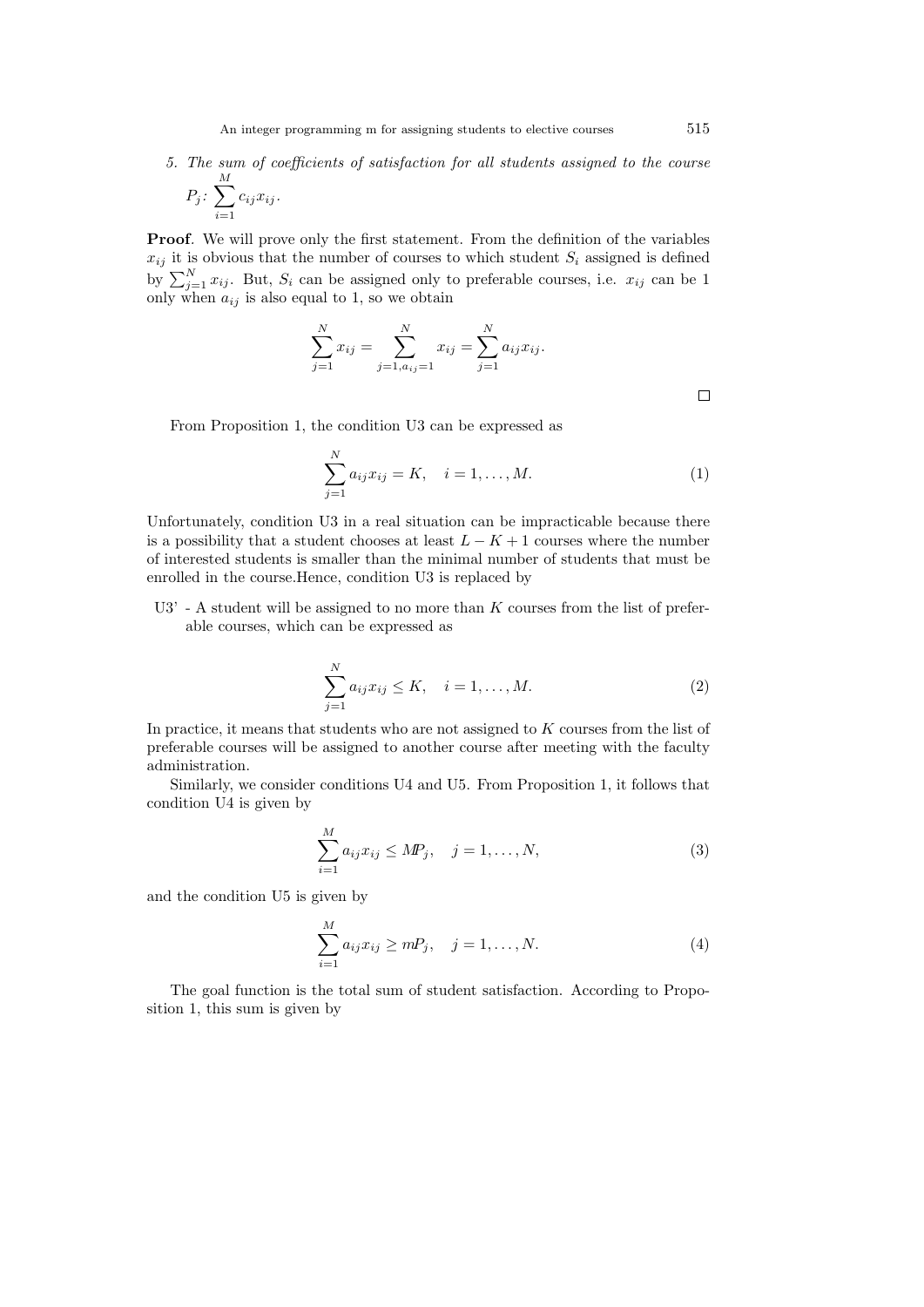516 Ivo Beroš and Joško Meter

$$
\sum_{i=1}^{M} \sum_{j=1}^{N} c_{ij} x_{ij}
$$
\n(5)

Now we can formulate a basic model for assigning students to elective courses and considering it as a problem of integer programming, where the total sum of student satisfaction is maximized subject to (2–4):

$$
(PR) \begin{cases} \sum_{i=1}^{M} \sum_{j=1}^{N} c_{ij} x_{ij} \to \max \\ \sum_{j=1}^{N} a_{ij} x_{ij} \leq K, \quad i = 1, ..., M; \\ \sum_{i=1}^{M} a_{ij} x_{ij} \leq M P_j, \quad j = 1, ..., N; \\ \sum_{i=1}^{M} a_{ij} x_{ij} \geq m P_j, \quad j = 1, ..., N; \\ x_{ij} = 0 \text{ or } 1, \ i = 1, ..., M, \ j = 1, ..., N. \end{cases}
$$

For the sake of simplicity, the formulation of problem (PR) is given as a problem with  $M \cdot N$  variables, but the number of variables in the problem is only  $M \cdot L$ .

## **2.2. The models with additional conditions**

Model (PR) is a basic model for assigning students to elective courses. It is the appropriate model for the case when only one group of students is enrolled into every single course, but if there are courses into which more than one group can enroll, hence we have to expand the model for additional conditions. Actually, we observe three types of conditions:

- U6 The number of groups is limited. Students enrolled into a particular course can be divided in one or more groups.
- U7 Student satisfaction has to be higher than any arbitrary constant. We refer to this condition as a *minimal satisfaction condition*. The term *dissatisfied student* means that the minimal satisfaction condition has not been met for the student.
- U8 The average student satisfaction assigned to a course must be higher than any other arbitrary constant.

From a business point of view, the group is the basic unit of costs. It requires a classroom (with limited capacity) and a teacher, hence the number of classes must be restricted to cut expenses. A typical problem with groups is the case when the number of enrolled students is slightly higher than the maximum number of students in a group, hence the faculty administration has to decide on whether there will be one or two groups in the course. For example, the maximum number of students in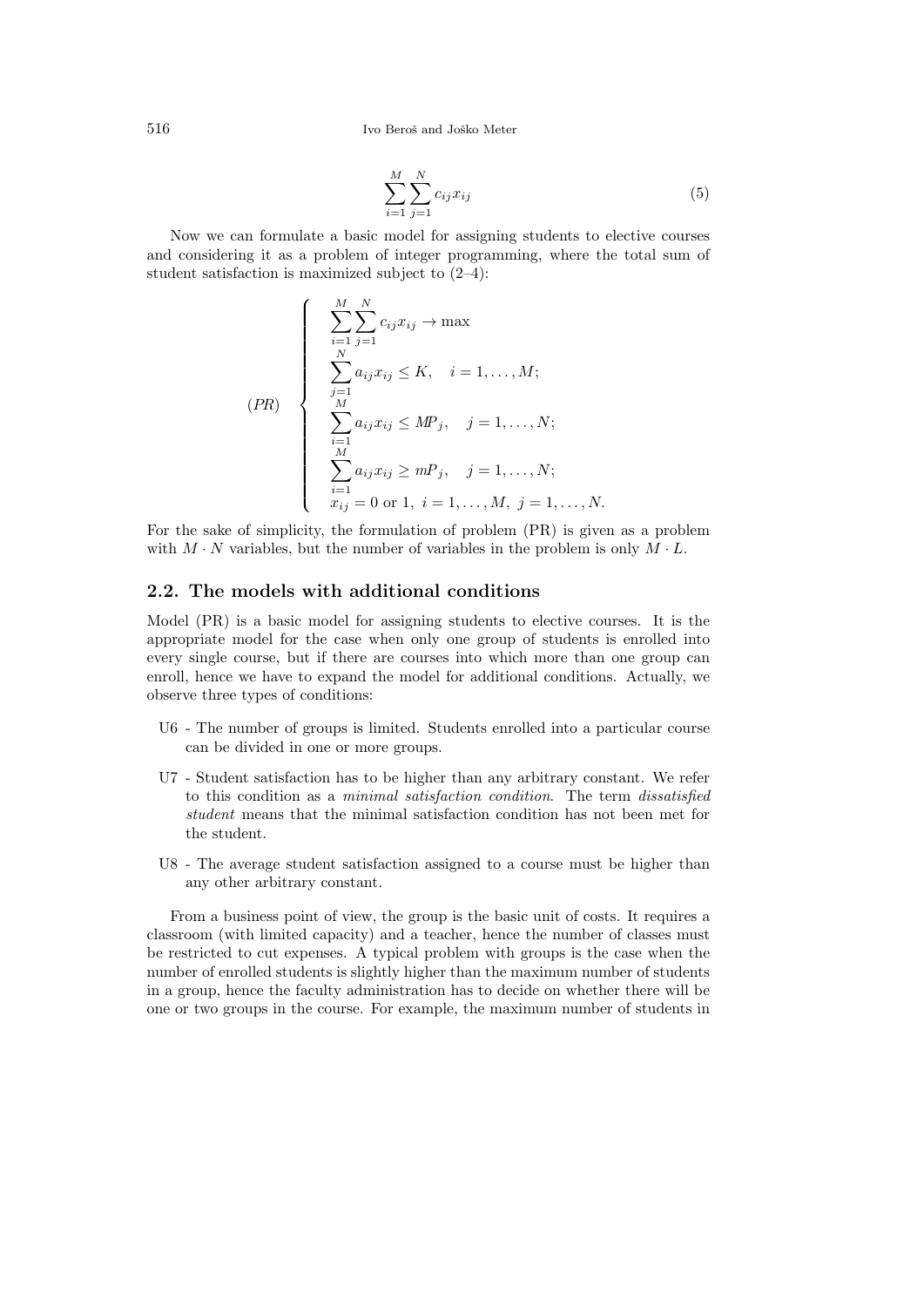one group is 20, whereas 24 students are enrolled in the course. Is it better to form two smaller groups or to transfer the four students to other courses?

Before conducting further analysis of the previously mentioned conditions, we will define additional parameters and variables.

**Definition 2.** *The parameters required for analyzing conditions U6–U8 are:*

- *• r<sup>j</sup> maximum number of groups in which course P<sup>j</sup> can be taught. r<sup>j</sup> can be zero.*
- $\bullet$   $g_j$   *the upper bound of the number of students enrolled in one group for the course*  $P_j$ *. For k* groups, the upper bound is  $mP_j^k = k \cdot g_j$ *.*
- $\bullet$   $mP_j^k$  the lower bound of the number of students enrolled in course  $P_j$  required *to teach*  $P_j$  *in k groups. Note that*  $mP_j^1 = mP_j$ .
- *• G the maximum total number of groups.*
- *• B<sup>S</sup> the minimum student satisfaction.*
- *• B<sup>C</sup> the minimum average satisfaction for the courses.*

*Binary variables*  $y_{jk}$ ,  $j = 1, \ldots, N$ ,  $k = 1, \ldots, r_j$ , are used to describe the number *of groups for a specific course. If the course*  $P_j$  *is taught in k groups, then*  $y_{jk} = 1$ *, otherwise*  $y_{jk} = 0$ *.* 

From Definition 2, it is evident that

$$
y_{j1} + y_{j2} + \dots + y_{jk_j} \le 1, \ j = 1, \dots, N. \tag{6}
$$

If  $y_{j1} + y_{j2} + \cdots + y_{jk} = 0$ , then all the variables  $y_{j1}, y_{j2}, \ldots, y_{jk}$  are zero and there are no students assigned to course  $P_j$ .

**Proposition 2.** *Course*  $P_j$  *is taught in k groups if and only if*  $\sum_{l=1}^{r_j} l y_{jl} = k$ 

**Proof***.* If the course  $P_j$  is taught in *k* groups, then  $y_{jk} = 1$ , and the other  $y_{jl}$  are zero, which therefore is  $\sum_{l=1}^{r_j} l y_{jl} = k y_{jk} = k$ . On the other hand, if  $\sum_{l=1}^{r_j} l y_{jl} = k$ , from (6) follows that only  $y_{jk}$  can be one, so course  $P_j$  is taught in *k* groups.

In the model  $(PR)$ , the conditions U4 and U5 are given by  $(3)$  and  $(4)$ , but these conditions are not suitable for the case where a course can be taught in more than one group, hence we have to replace (3) and (4) with more appropriate conditions.

If the number of students enrolled in course  $P_i$  is suitable for  $k$  groups then that number has to be between the corresponding lower and upper bounds:

$$
mP_j^k \le \sum_{i=1}^M a_{ij} x_{ij} \le k g_j. \tag{7}
$$

Using definition of  $y_{jk}$  and Proposition 2, (7) can be written as

$$
\sum_{l=1}^{r_j} y_{jl} m P_j^l \le \sum_{i=1}^M a_{ij} x_{ij} \le \sum_{l=1}^{r_j} l y_{jl} g_j,
$$
\n(8)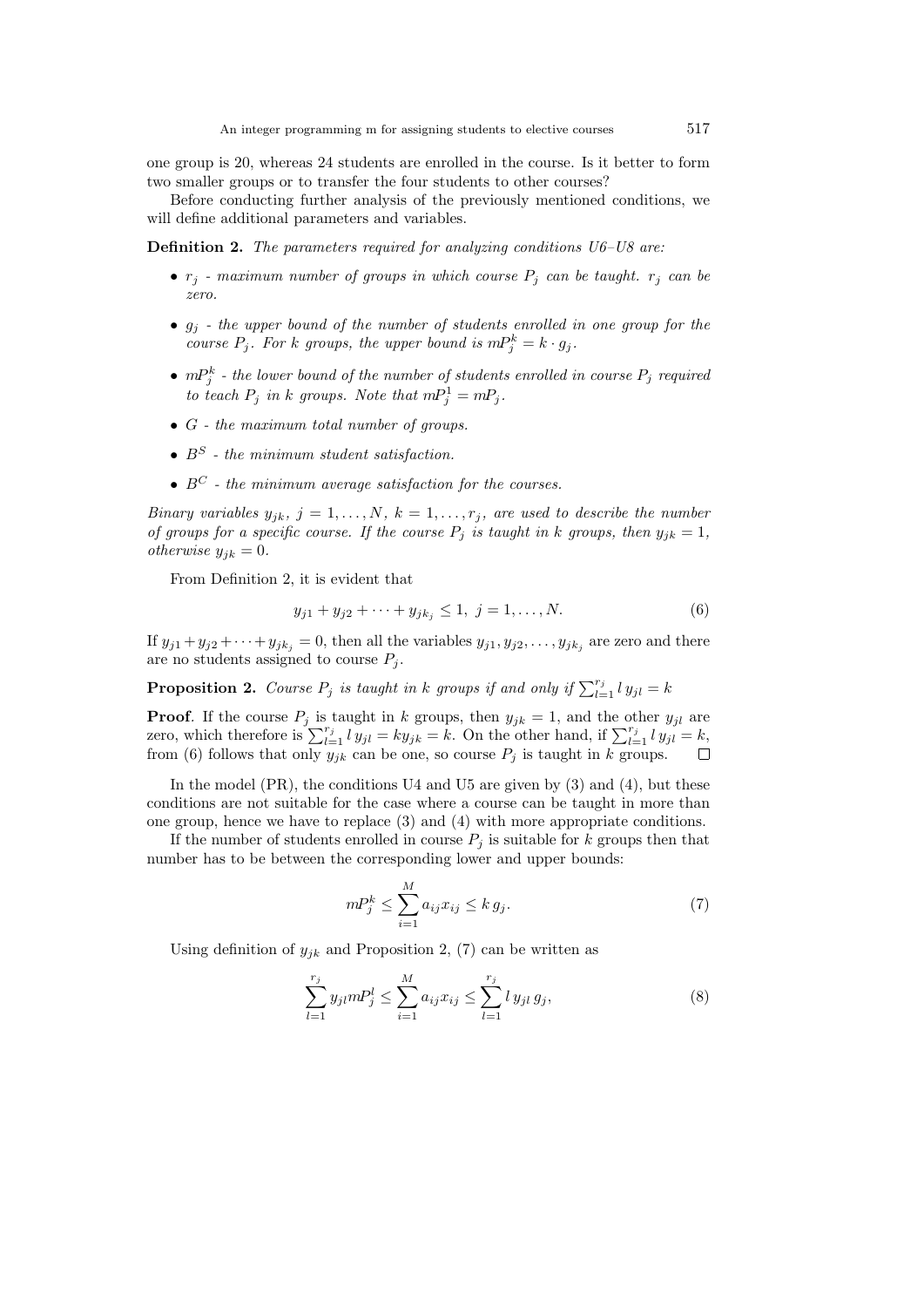and we can replace (3) with

$$
\sum_{i=1}^{M} a_{ij} x_{ij} - \sum_{l=1}^{r_j} l y_{jl} g_j \le 0, \quad j = 1, ..., N,
$$
\n(9)

and  $(4)$ 

$$
\sum_{i=1}^{M} a_{ij} x_{ij} - \sum_{l=1}^{r_j} y_{jl} m P_j^l \ge 0, \quad j = 1, ..., N.
$$
 (10)

According to Proposition 2, the total number of groups is  $\sum_{j=1}^{N} \sum_{l=1}^{r_j} l y_{jl}$ , hence condition U6 is given by

$$
\sum_{j=1}^{N} \sum_{l=1}^{r_j} l y_{jl} \le G.
$$
 (11)

Finally, we define model (PRG) as a model for assigning students to a limited number of groups that satisfy conditions U1–U6.

$$
(PRG)\n\begin{cases}\n\sum_{i=1}^{M} \sum_{j=1}^{N} c_{ij}x_{ij} \to \max \\
\sum_{j=1}^{N} a_{ij}x_{ij} \leq K, \quad i = 1, ..., M; \\
\sum_{i=1}^{M} a_{ij}x_{ij} - \sum_{l=1}^{r_j} ly_{jl}g_j \leq 0, \ j = 1, ..., N, \\
\sum_{i=1}^{M} a_{ij}x_{ij} - \sum_{l=1}^{r_j} y_{jl}mP_j^l \geq 0, \ j = 1, ..., N, \\
\sum_{j=1}^{N} \sum_{l=1}^{r_j} l y_{jl} \leq G, \\
\sum_{r_j}^{r_j} y_{jl} \leq 1, \ j = 1, ..., N, \\
x_{ij} = 0 \text{ or } 1, \ i = 1, ..., M, \ j = 1, ..., N, \\
y_{jk} = 0 \text{ or } 1, \ j = 1, ..., N, \ k = 0, ..., r_j.\n\end{cases}
$$

Models (PR) and (PRG) allow students to be assigned to courses which are their last choices, although the courses, which are their first choices, are still available. To avoid this case, an additional condition U7 is added to the models (PR) and (PRG). Condition U7 ensures that student satisfaction for every student is at least *B<sup>S</sup>*, and is given by

$$
\sum_{j=1}^{N} c_{ij} x_{ij} \ge B^{S}, \quad i = 1, ..., M,
$$
\n(12)

The choice of  $B^S$  is arbitrary, but for large  $B^S$ , there is a high probability that the model for assigning students does not provide a solution.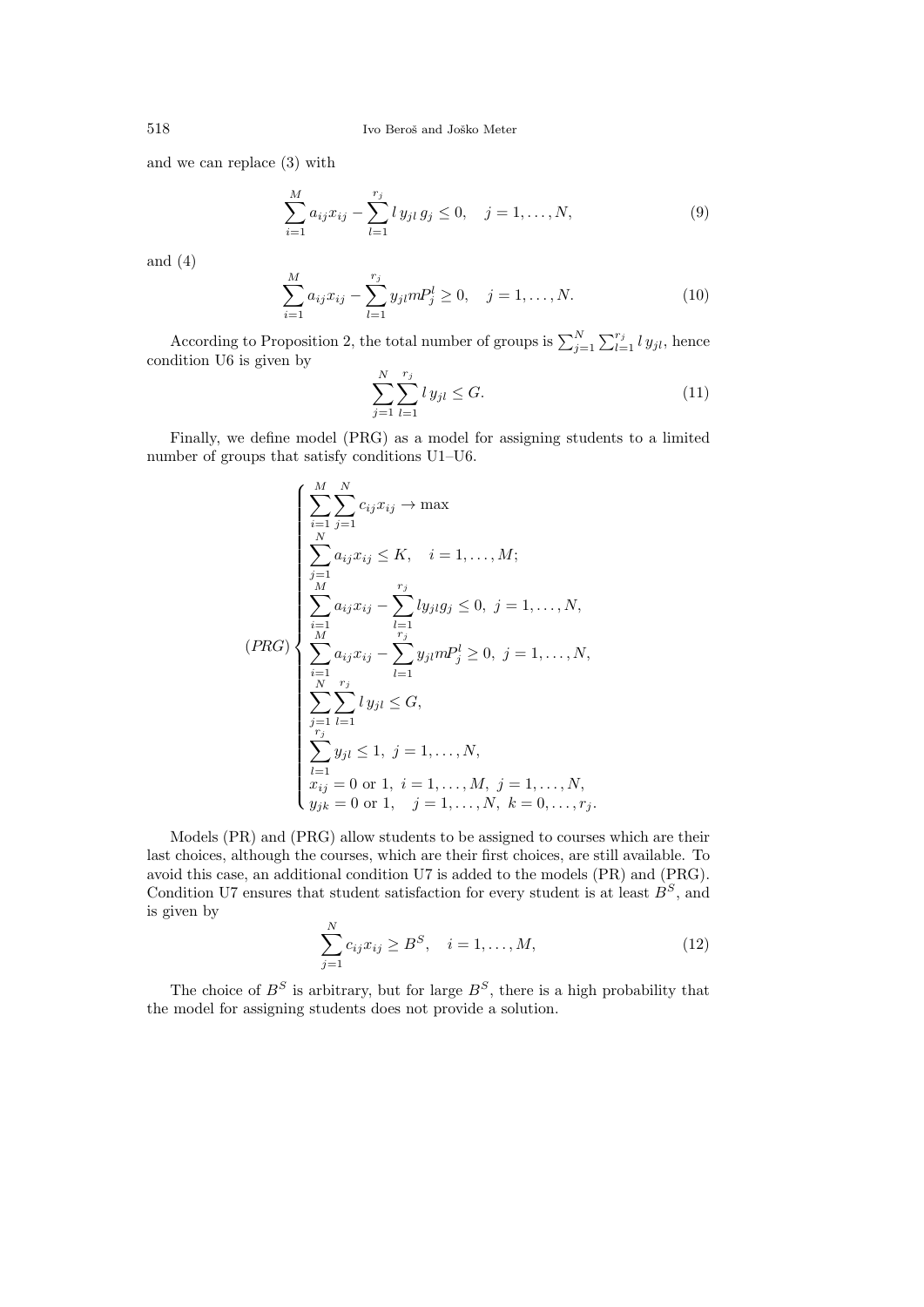|              | Additional conditions      |                    |                                   |  |  |  |  |  |  |  |
|--------------|----------------------------|--------------------|-----------------------------------|--|--|--|--|--|--|--|
| Basic models | TT7                        | $  \cdot   \times$ | U <sub>7</sub> and U <sub>8</sub> |  |  |  |  |  |  |  |
| (PR)         | $(PR^*)$                   | (PR1)              | $(PR1*)$                          |  |  |  |  |  |  |  |
| PR(G)        | $\cdot$ P $\mathrm{RG}$ *) | (PRG1)             | $(PRG1*)$                         |  |  |  |  |  |  |  |

Table 1: *The names of assigning models with different additional conditions.*

Condition U8 is introduced to ensure that all the courses are enrolled by equally motivated students. The basic idea is that: if the coefficients of satisfaction are higher, students are more motivated and teaching results are better. For the course  $P_i$ , we define the average satisfaction of students by

$$
\frac{\sum_{i=1}^{M} c_{ij} x_{ij}}{\sum_{i=1}^{M} a_{ij} x_{ij}},
$$

where the denominator is number of students enrolled in  $P_i$ , and the nominator is the sum of the coefficients of satisfaction for these students. From

$$
\frac{\sum_{i=1}^{M} c_{ij} x_{ij}}{\sum_{i=1}^{M} a_{ij} x_{ij}} \ge B^C \Leftrightarrow \sum_{i=1}^{M} c_{ij} x_{ij} \ge B^C \sum_{i=1}^{M} a_{ij} x_{ij}
$$

it follows that condition U8 is given by

$$
\sum_{i=1}^{M} (c_{ij} - B^{P} a_{ij}) x_{ij} \ge 0, \quad j = 1, ..., N.
$$
 (13)

Conditions U7 and U8 can be combined with both models (PR) and (PRG). The names of the models with different additional conditions are given in the Table 1.

As all variables in the aforementioned models can have only the values 0 or 1, the target function is obviously upper bounded. If we are able to find a feasible solution, we have proved the existence of a solution. Unfortunately, we are only able to provide some of the necessary conditions for the existence of a solution, however the sufficient conditions are unknown.

From the nature of the problem, it becomes evident that the solution is not unique.

## **3. Application of the models**

In this section, we apply the assigning models to a real-life problem. The main parameters of the observed problem are

- The number of students is  $M = 166$ , the number of elective courses is  $N = 21$ .
- Every student has to choose and rank  $L = 4$  preferable courses, and is assigned to the  $K = 2$  courses.
- *•* The coefficient of satisfaction is 4 for the course of first choice, 3 for the second one, 2 for the third choice and 1 for the last choice.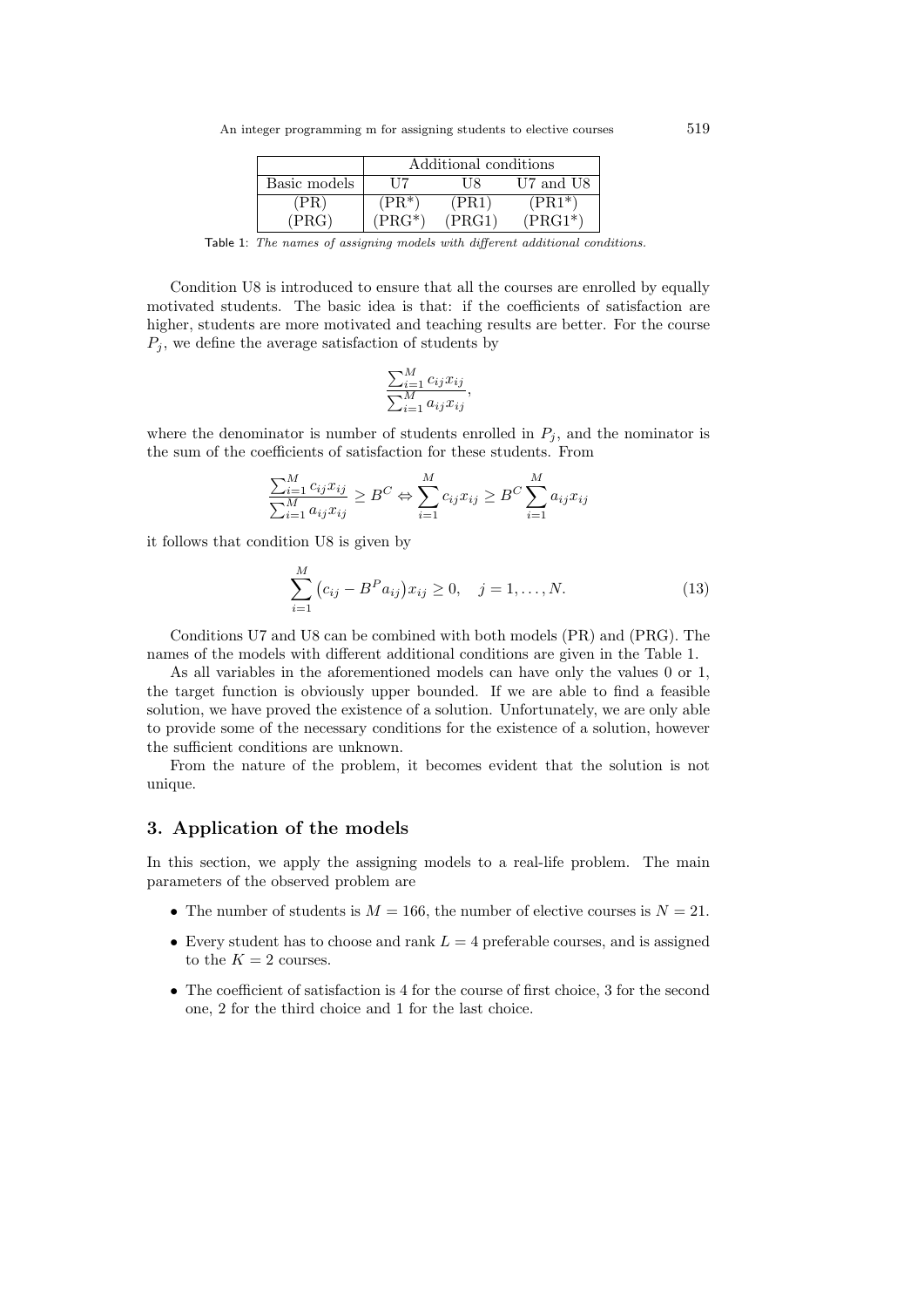### 520 Ivo Beroš and Joško Meter

- All students enrolled in course  $P_j$ , can be divided into no mora than two groups, i.e.,  $r_j = 2$  for  $j = 1, ..., N$ .
- *•* The lower and upper bounds for the number of students in the *k* groups and maximum number of students in the one group are the same for all courses:

$$
g_j = 28
$$
,  $MP_j^1 = g_j$ ,  $MP_j^2 = 2g_j$ ,  $mP_j^1 = mP^1$ ,  $mP_j^2 = mP^1 + g_j$ ,  $j = 1, ..., N$ .

The lower bound for the number of students in one group,  $mP<sup>1</sup>$ , can have values of 10, 11 and 12.

• The maximum number of groups is  $G = 16$ .

Table 2 contains data on student preferences. The number of interested students and their average coefficient of satisfaction are given for each course.

| Course | $P_1$    | $P_{2}$  | $P_3$ | $P_4$                               | $P_5$ | $P_6$ | $P_7$    | $P_8$    | $P_9$    | $P_{10}$ | $P_{11}$ |
|--------|----------|----------|-------|-------------------------------------|-------|-------|----------|----------|----------|----------|----------|
| A      | 9        | 10       | 73    | 28                                  | 67    | 3     | 86       | 41       | 21       | 34       | 89       |
| B      | 2,33     | 2.70     | 2,77  | 1,96                                | 2,16  | 1,33  | 2,76     | 2,44     | 2,10     | 2,32     | 2,83     |
| Course | $P_{12}$ | $P_{13}$ |       | $P_{14}$ $P_{15}$ $P_{16}$ $P_{17}$ |       |       | $P_{18}$ | $P_{19}$ | $P_{20}$ | $P_{21}$ |          |
| A      | 10       | 14       | 48    | 9                                   | 14    | 26    | 19       | 36       | 12       | 15       |          |
| B      | 2,20     | 2,36     | 2,67  | 2,11                                | 2,29  | 1,88  | 1,84     | 2.78     | 2.50     | 3.07     |          |

Table 2: *The collected data about students interest in particular course. A - Number of students interested in course, B - average coefficients of satisfaction of students interested in course.*

Although the minimum student satisfaction  $B<sup>S</sup>$  is not listed as an original parameter to the problem, the number of dissatisfied students is smaller when the condition of minimum student satisfaction is included. We set  $B^S = 5$ .

The problem is solved by the use of models (PRG), (PRG1) and (APRG*<sup>∗</sup>* ), which is an adapted version of model (PRG*<sup>∗</sup>* ). Model (PRG*<sup>∗</sup>* ), for the number of groups  $G = 16$  and  $B^S = 5$ , has no solution if  $mP^1 \ge 10$ , so we develop an adapted model (APRG*<sup>∗</sup>* ). The first step in the model (APRG*<sup>∗</sup>* ) is to find a solution to the model (PRG*<sup>∗</sup>* ) for the smallest possible number of groups *G<sup>∗</sup>* and let *P <sup>∗</sup>* be the set of the all included courses. Let  $q$  be the difference between  $G^*$  and  $G$ . Subsequently, for all subsets of *P <sup>∗</sup>* with *g* elements, we solve the model (PRG*<sup>∗</sup>* ) subject to further limitations:

- *•* Only courses from *P <sup>∗</sup> \ T* are allowed, where *T* is any subset of *P <sup>∗</sup>* with *g* elements.
- *•* If a student *S<sup>i</sup>* can not achieve minimum satisfaction in the courses from *P <sup>∗</sup>\T*, we do not apply the minimum satisfaction condition for  $S_i$ .

Let  $R_T$  be the solution to (PRG<sup>\*</sup>) for a particular  $T \subset P^*$ . Then the solution to (APRG*<sup>∗</sup>* ) is the best of solutions *R<sup>T</sup>* . The details of model (APRG*<sup>∗</sup>* ) are shown in Figure 1.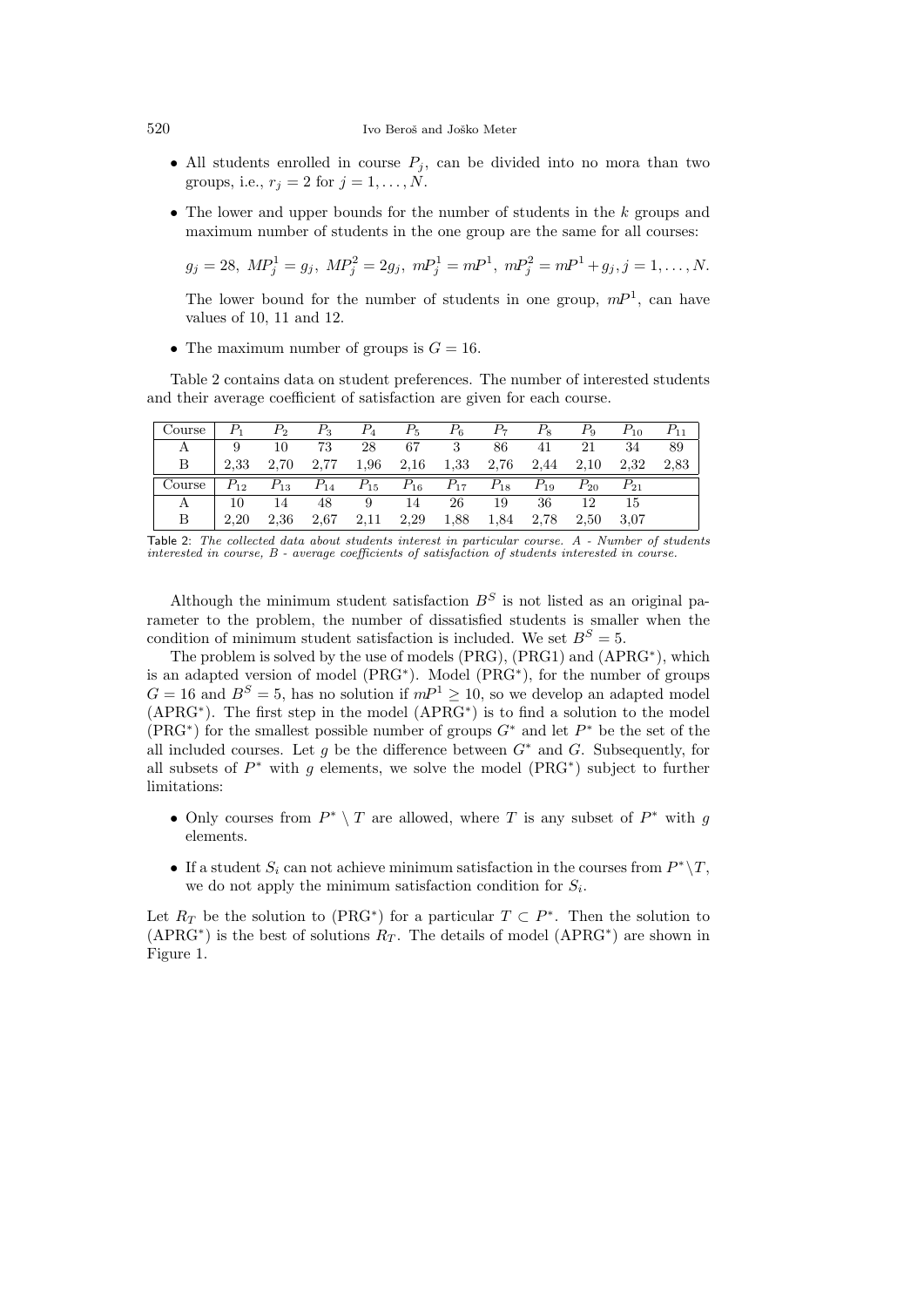- 1: Solve the model (PRG*<sup>∗</sup>* ) for the smallest possible number of groups *G<sup>∗</sup>* . Let  $P^* = \{P_{j_1}, \ldots, P_{j_{G^*}}\}$  is as set of all courses included in the solution, and let  $P_E^* = P \setminus P^*$  as the set of omitted courses.
- 2:  $g \leftarrow G^* G$ . // number of groups to discard
- 3:  $T_g$  = set of the all subsets of  $P^*$  with g elements.
- 4:  $i \leftarrow 0$
- 5: **for all**  $T \in T_q$  **do**
- 6: Let  $S_E$  represent the set of all students where the minimum satisfaction condition is unattainable when courses  $P_E = P_E^* \cup T$  are omitted.
- 7: **for all**  $P_s \in P_E$  **do**
- 8:  $mP_s \leftarrow 0 \ //$  exclude  $P_s$  from solution
- 9:  $MP_s \leftarrow 0$
- 10: **end for**
- 11: **for all**  $S_r \in S_F$  **do**
- 12:  $B_r^S \leftarrow 0 \; //$  for student  $S_r$  do not apply the minimum satisfaction condition
- 13: **end for**
- 14:  $i \leftarrow i + 1$
- 15:  $R_i$  is the solution to the model (PRG<sup>\*</sup>), but without courses from  $P_E$ , and without the condition of minimum satisfaction for all students from  $S_E$ .
- 16: **end for**
- 17: The final solution is the best of the solutions  $R_i$ .

#### Figure 1: *Algorithm for the model (APRG∗).*

The solution to the problem for the parameter  $m<sup>p1</sup>$  and various models are given in the Table 3. Given in Table 4 is the structure of the solutions, i.e., which courses are included in the particular solution. In the all solutions, except for solutions 6 and 7, students are assigned to 16 groups. Furthermore, for all solutions, students enrolled in courses  $P_3$ ,  $P_7$  and  $P_{11}$  are divided into two groups, but other courses included in the solutions have only one group. For all the models, a higher *mP*<sup>1</sup> increases the number of students with a student satisfaction less than *B<sup>S</sup>*.

Model (PRG) is the basic model for the case when students can be enrolled in one or more groups, hence the associated solutions have the highest value of the target/goal function compared to models (PRG1), (PRG*<sup>∗</sup>* ) and (APRG*<sup>∗</sup>* ) for the same parameters. The presented solutions have only one student who is assigned to one course and the number of students with a student satisfaction smaller than *B<sup>S</sup>* is also small.

Using the model (PRG1) somehow complicates matter because the minimum average satisfaction  $B^C$  has to be chosen carefully, but there is no obvious choice as is the case for minimum student satisfaction  $B^S$  and the best approach is to experiment with different  $B^C$ . In this problem, for solutions 4 and 7,  $B^C$  is set to 2.80, for solution 5,  $B^C$  is 2.60, and for solution 6,  $B^C$  is 2.75. It is interesting to compare solutions to the models (PRG) and (PRG1) for  $mP^1 = 10$  (solutions 1 and 4) and  $mP^1 = 11$  (solutions 2 and 3). In the case when  $mP^1 = 10$ , both solutions have same value of goal the function, but the solution to model (PRG1) looks better because there are no students assigned to only one course and there are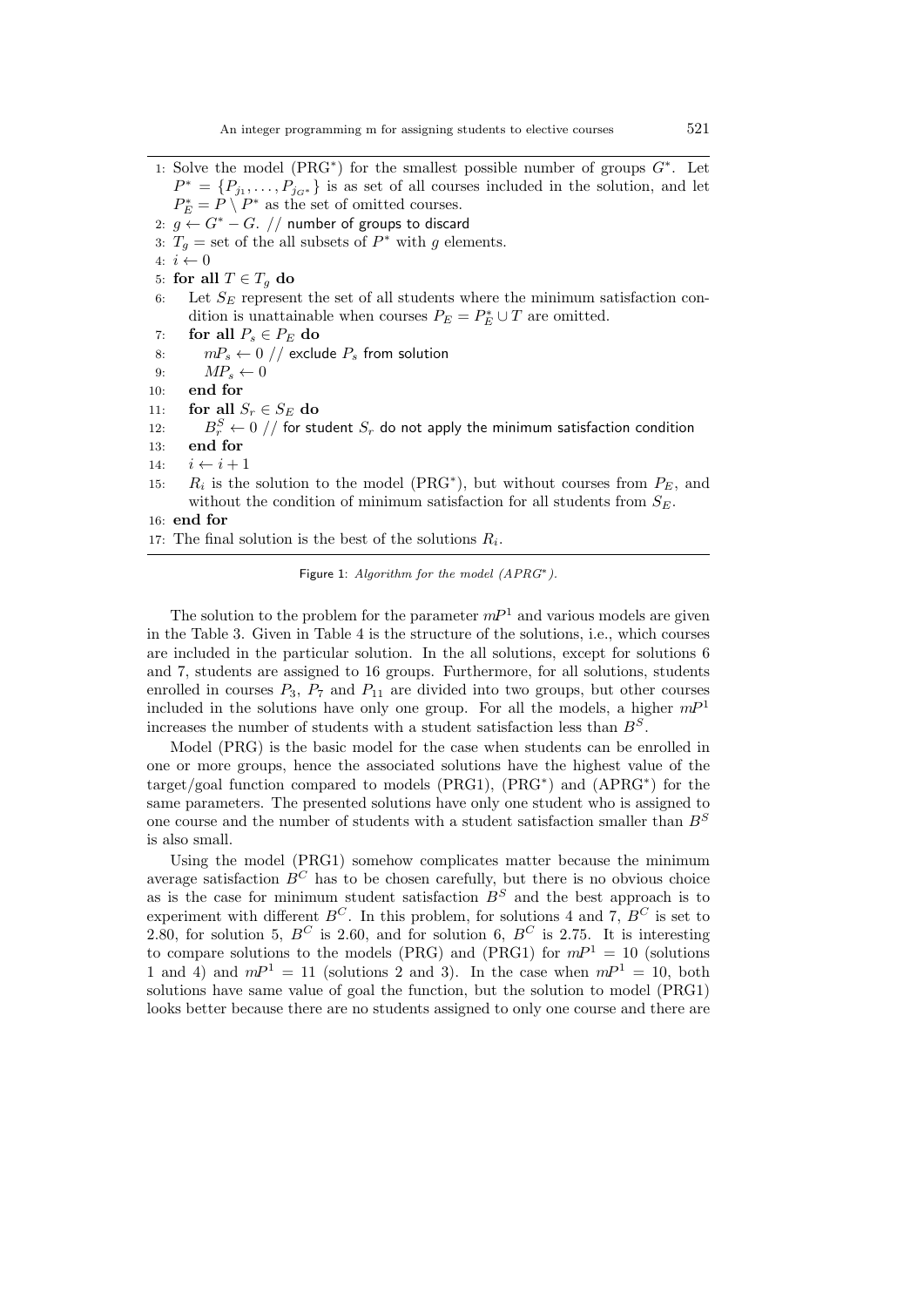also fewer students where the student satisfaction is smaller than *B<sup>S</sup>*. In the case when  $mP^2 = 11$ , the solutions have a similar behaviour as in the case of  $mP^1 = 10$ . For the case where  $mP^1 = 12$ , two solutions are presented which differ in the choice of  $B^C$ . When  $B^C = 2.60$  (solution 6), the solution includes 15 groups, but when  $B<sup>C</sup> = 2.80$  (solution 7), the solution include only 14 groups. As expected, decreasing the number of groups causes an increasing number of dissatisfied students.

| A              | B             | C  | D    | E   | F        | G              | H    |
|----------------|---------------|----|------|-----|----------|----------------|------|
| 1              | PRG           | 10 | 1096 | 165 | 1        | 4              | 2,70 |
| $\overline{2}$ | PRG           | 11 | 1095 | 165 | 1        | 4              | 2,64 |
| 3              | $\rm PRG$     | 12 | 1089 | 165 | 1        | 5              | 2,50 |
| 4              | PRG1          | 10 | 1096 | 166 | $\Omega$ | 3              | 2,80 |
| 5              | PRG1          | 11 | 1095 | 166 | $\theta$ | 3              | 2,64 |
| 6              | PRG1          | 12 | 1077 | 161 | 5        | 8              | 2,75 |
| 7              | PRG1          | 12 | 1060 | 159 | 7        | 11             | 2,83 |
| 8              | $APRG^*$      | 10 | 1091 | 165 | 1        | $\overline{2}$ | 2,70 |
| 9              | $APRG^*$      | 10 | 1089 | 166 | $\theta$ | 2              | 2,64 |
| 10             | $APRG^*$      | 11 | 1088 | 165 | 1        | 2              | 2,55 |
| 11             | $\rm{APRG}^*$ | 11 | 1085 | 166 | $\theta$ | 2              | 2,36 |
| 12             | $APRG^*$      | 12 | 1084 | 165 | 1        | $\overline{2}$ | 2,50 |
| 13             | $APRG*$       | 12 | 1080 | 166 | $\theta$ | 2              | 2,25 |
| 14             | $APRG*$       | 12 | 1057 | 166 | $\theta$ | 1              | 2,25 |

Table 3: *Solutions to the problem. Description of the columns: A - Solution number, B - Model, C - mP*<sup>1</sup> *, D - The value of the goal function, E - number of the students assigned to the two courses, F - number of the students assigned to the one course, G - number of the students with student satisfaction less than BS, H - The minimum average satisfaction for any course included in the solution.*

From the definition of the model (APRG*<sup>∗</sup>* ), it is evident that the solutions to the model is one of the solutions to many auxiliary problems, specifically the one with the greatest value of the goal function. On the other hand, we can observe other measures, like the number of students assigned to the two courses or the number of dissatisfied students. Therefore Table 3 presents two or more solutions for the model (APRG*<sup>∗</sup>* ) using the same parameters - the solution with a maximum value of the goal function, and the solution where all students are assigned to the two courses (if there are multiple such solutions, the solution with the maximum goal function is chosen). Generally, solutions for the model (APRG*<sup>∗</sup>* ) have a smaller value for the goal function than the solution for the model (PRG) based on the same *mP*<sup>1</sup> , however the number of dissatisfied students is smaller. The last presented solution is interesting because the number of dissatisfied students is only one, but there is a significant difference in the value of the goal function between that solution and solution 13, where the number of dissatisfied students is two. The conclusion is that the attempt to decrease the number of dissatisfied students results in increasing the number of students whose satisfaction is below the maximum.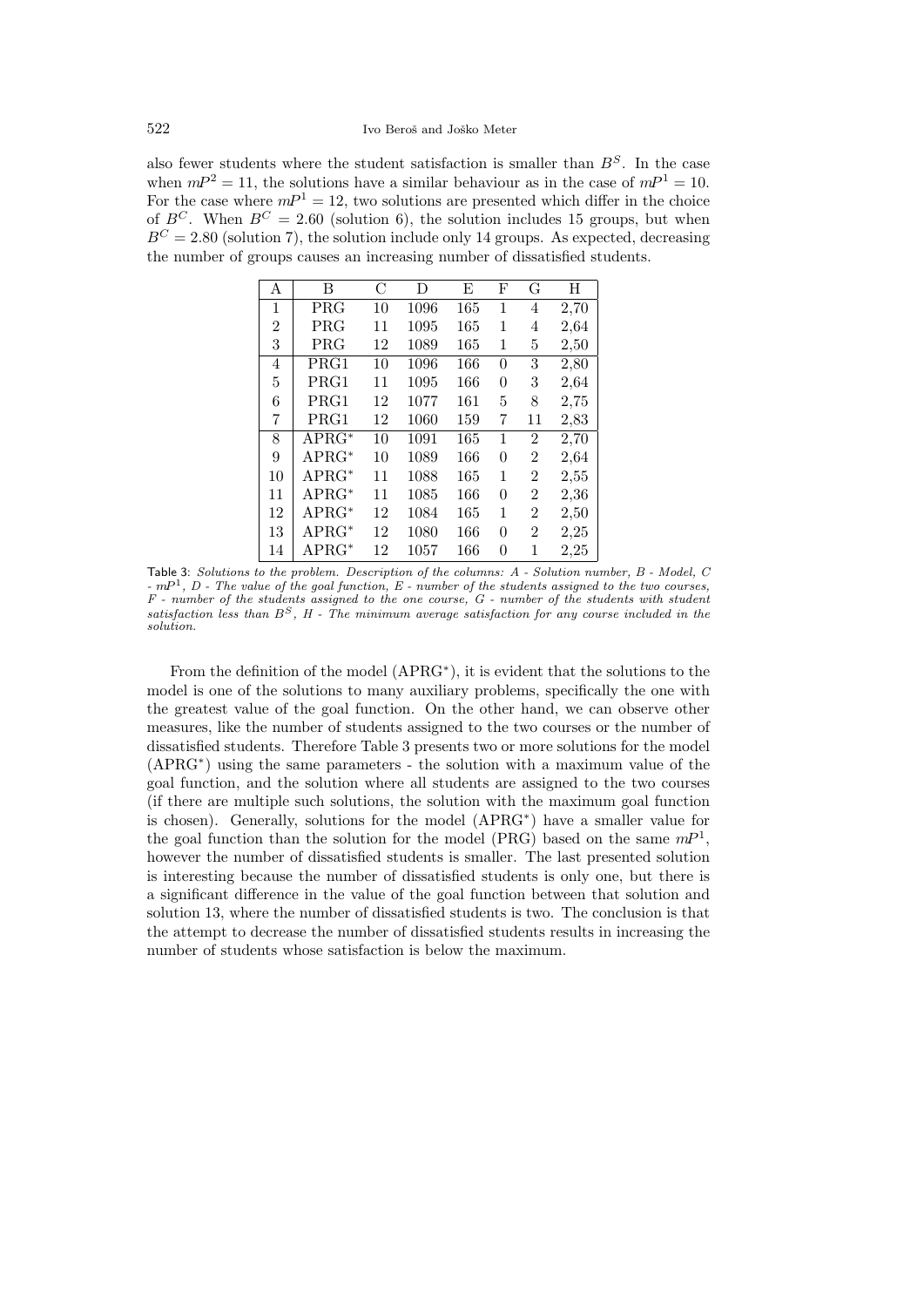|                 | Solutions    |                |           |                    |         |                                  |        |                |                |           |        |           |                  |           |
|-----------------|--------------|----------------|-----------|--------------------|---------|----------------------------------|--------|----------------|----------------|-----------|--------|-----------|------------------|-----------|
| Course          | $\mathbf{1}$ | $\overline{2}$ | 3         | $\overline{4}$     | $\bf 5$ | 6                                | 7      | 8              | 9              | 10        | 11     | 12        | 13               | 14        |
| $P_2$           |              |                |           |                    |         |                                  |        |                | $^{+}$         |           |        |           |                  |           |
| $P_3$           | $^{+}$       | $^{+}$         | $^{+}$    | $^{+}$             | $^{+}$  | $^{+}$                           | $^{+}$ | $^{+}$         | $^{+}$         | $^{+}$    | $^{+}$ | $^{+}$    | $^{+}$           | $^{+}$    |
| $\mathcal{P}_4$ | $^{+}$       | $\overline{+}$ |           | $+$                | $^{+}$  | $^{+}$                           | $^{+}$ | $^{+}$         | $\overline{+}$ |           |        |           |                  |           |
| $P_5$           | $^{+}$       | $+$            | $^{+}$    | $+$                | $^{+}$  | $^{+}$                           | $^{+}$ | $^{+}$         | $^{+}$         | $^{+}$    | $^{+}$ | $^{+}$    | $^{+}$           | $^{+}$    |
| $P_7$           | $^{+}$       | $+$            | $^{+}$    | $+$                | $^{+}$  | $^{+}$                           | $^{+}$ |                | $^{+}$         | $^{+}$    | $^{+}$ | $+$       | $^{+}$           | $^{+}$    |
| $\mathcal{P}_8$ | $^{+}$       | $\overline{+}$ |           | $+$                | $^{+}$  | $^{+}$                           | $^{+}$ | $^{+}$         | $^{+}$         |           | $^{+}$ | $^{+}$    | $\! + \!$        | $^{+}$    |
| $\mathcal{P}_9$ |              |                |           |                    |         | $^{+}$                           |        | $^{+}$         |                | $\! + \!$ | $^{+}$ | $\! + \!$ | $\! + \!$        |           |
| $P_{10}$        | $^{+}$       | $^{+}$         | $^{+}$    | $+$                | $^{+}$  | $\overline{+}$                   | $^{+}$ | $^{+}$         | $^{+}$         | $^{+}$    | $^{+}$ | $\! + \!$ | $\! + \!$        | $^{+}$    |
| $P_{11}$        | $^{+}$       | $\overline{+}$ | $^{+}$    | $+$                | $^{+}$  | $\overline{+}$                   | $+$    | $^{+}$         | $\overline{+}$ | $^{+}$    | $^{+}$ | $\! + \!$ | $\! + \!$        | $^{+}$    |
| $P_{13}$        | $^{+}$       |                | $^{+}$    |                    |         |                                  |        |                |                | $\! + \!$ | $^{+}$ | $^{+}$    | $\boldsymbol{+}$ |           |
| $P_{14}$        | $^{+}$       | $^{+}$         | $\ddot{}$ | $^{+}$             | $^{+}$  | $^{+}$                           | $^{+}$ | $^{+}$         | $^{+}$         | $\! + \!$ | $^{+}$ | $^{+}$    | $\! + \!$        | $^{+}$    |
| $P_{16}$        | $^{+}$       | $^{+}$         | $+$       | $^{+}$             | $^{+}$  |                                  |        | $\overline{+}$ | $^{+}$         | $^{+}$    |        | $^{+}$    |                  | $^{+}$    |
| $P_{17}$        | $^{+}$       | $\overline{+}$ | $\! + \!$ | $^{+}$             | $^{+}$  | $^{+}$                           | $^{+}$ |                |                | $^{+}$    | $^{+}$ | $^{+}$    | $\boldsymbol{+}$ | $\! + \!$ |
| $P_{18}$        |              |                |           |                    |         |                                  |        |                |                |           | $^{+}$ |           | $\! + \!$        |           |
| $P_{19}$        | $^{+}$       | $^{+}$         | $^{+}$    | $\hspace{0.1mm} +$ | $^{+}$  | $^{+}$                           | $^{+}$ | $^{+}$         | $^{+}$         | $^{+}$    | $^{+}$ | $^{+}$    | $^{+}$           | $\! + \!$ |
| $P_{20}$        |              | $+$            |           | $+$                | $^{+}$  |                                  |        | $^{+}$         | $^{+}$         |           |        |           |                  |           |
| $P_{21}$        | $^+$         | $^{+}$         | $^{+}$    | $^{+}$             | $^{+}$  | $\hspace{0.1mm} +\hspace{0.1mm}$ | $^{+}$ | $^{+}$         | $^{+}$         | $^{+}$    |        |           |                  | $^{+}$    |

Table 4: *The structure of solution. The vertical lines divide solutions from the various models.*

All calculations were done using the software program *Mathematica* and the associated solver LinearProgramming, which can solve integer programming problems. The time to find the solution for the model (based on a particular choice of parameters) is between 20 seconds and 4 minutes, so it seems that there is no reason to develop a special algorithm for solving the problem.

### **4. Conclusion**

An approach was developed to the problem of assigning students to elective courses at academic institution. As the timetable was devised after the assignment process, the problem is less demanding than the classical course scheduling problem, hence we directed our attention to maximizing student satisfaction. In the standard tworound system, the main problem is that all the students cannot be assigned to their desired courses due to physical (too many students) or financial (insufficient number of students) constraints. In the new system, we allowed students to enroll into more desired courses based on preference rankings. The integer programming model was built according to operational demands where student preferences were built into the model's objective function and the additional constraints (minimum student satisfaction), which assured a better choice of the courses when possible. The former two-round system is now replaced with the one-round system, with a shortened time span and students enrolled into the courses they prefer. The models were not tested in the situation with large number of variables.

Additionally, the models can be easily extended to satisfy the demands of "giving better students priority" or the fact that "some courses are important and have to be